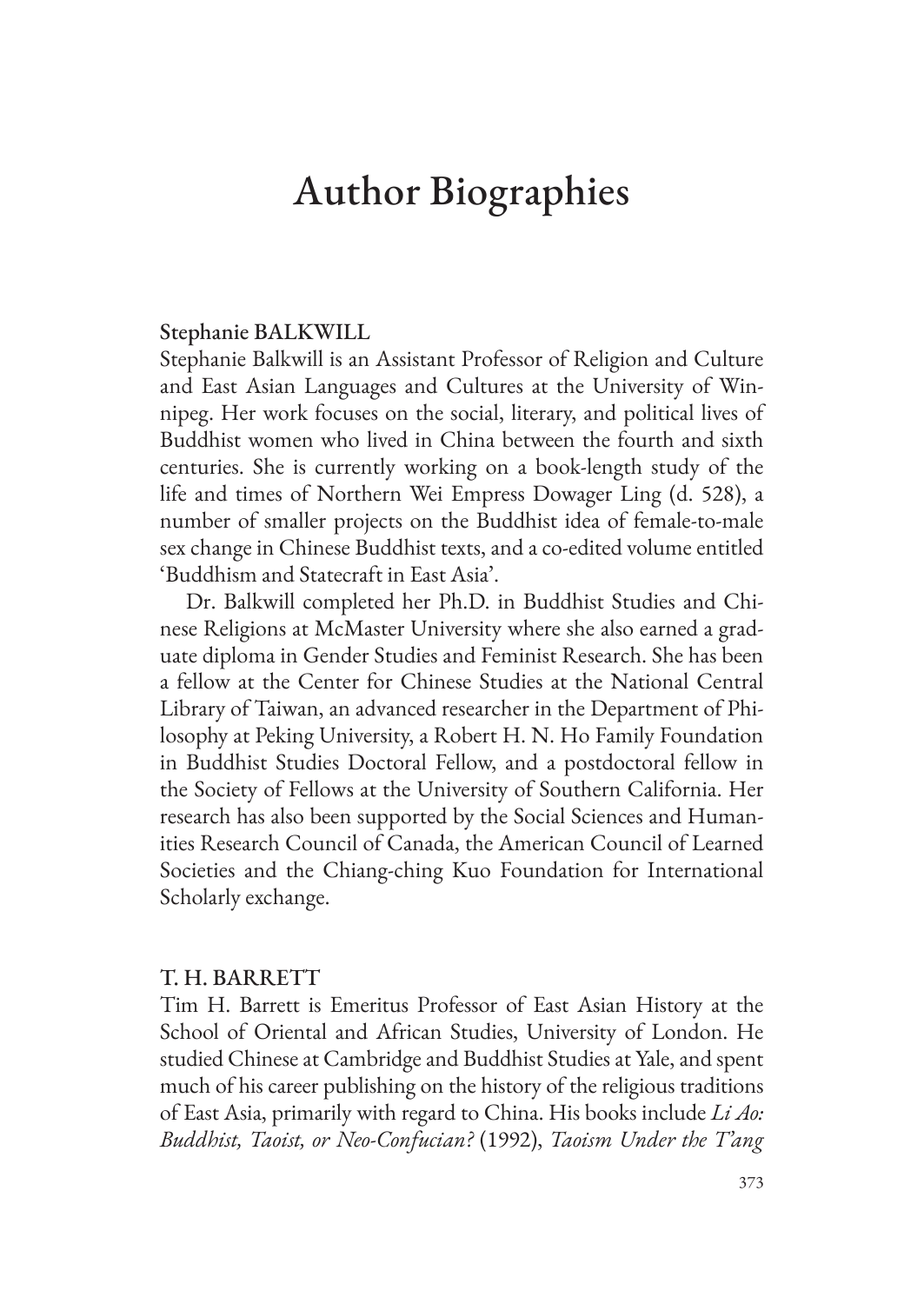(1996), *The Woman Who Discovered Printing* (2008)*,* and *From Religious Ideology to Political Expediency in Early Printing* (2012).

# CHEN Jinhua **陳金華**

Jinhua Chen is fellow of the Royal Society of Canada, and a professor of East Asian intellectual history (particularly religions) at the University of British Columbia, where he also served as the Canada Research Chair in East Asian Buddhism (2001–2011). He has received numerous grants and awards from major funding agencies for his work on East Asian state-church relationships, monastic (hagio-)biographical literature, Buddhist sacred sites, relic veneration, Buddhism and technological innovation in medieval China, and Buddhist translations. Dr. Chen is a prolific author, having published six monographs, and co-edited ten books, and written over seventy book chapters and journal articles.

### FENG Guodong **馮國棟**

FENG Guodong is a professor in the School of Humanities, vice director of Center for Buddhist Studies, and vice head of School of Humanities at the Zhejiang University. He received his Ph.D. from Fudan University (2004). His research interests include Buddhist philology, Buddhist geography and Buddhist literature. His current project is focused on Buddhist inscriptions in China. He is the author of *Fojiao wenxian yu Fojiao wenxue* 佛教文獻與佛教文學 [Buddhist Documents and Buddhist literature, 2010], and *Jingde chuandeng lu yanjiu* 《景德傳燈錄》研究 [Study on the *Jingde chuandeng lu*; 2014].

### George A. KEYWORTH

Dr. George A. Keyworth is Associate Professor in the Department of History at the University of Saskatchewan in Canada. He received his Ph.D. in Chinese Buddhist Studies from the University of California, Los Angeles (UCLA). Dr. Keyworth has received grants from the Social Sciences and Humanities Research Council

374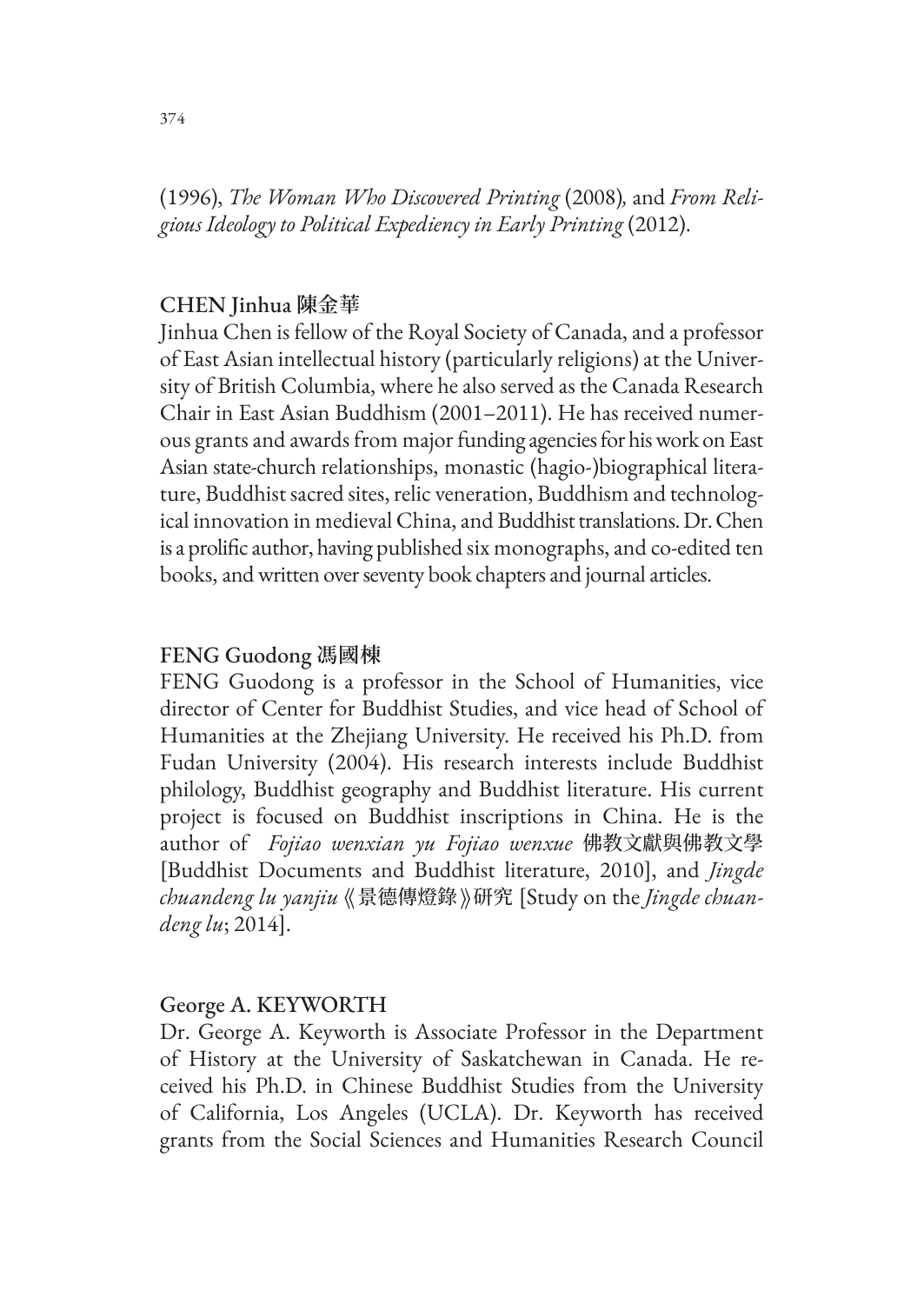(SSHRC) of Canada to support research about and the publication of peer-reviewed articles on Northern Song dynasty (960–1127) Chinese Chan Buddhism and the figure of Juefan Huihong 覺範 惠洪 (1071–1128); Japanese pilgrims to Song China (e.g., Jōjin 成 尋 [1011–1081]); apocryphal Chinese Buddhist scriptures and the particular case of the *Shoulengyan jing* 首楞厳經 (\**Śūraṃgamasūtra*) using sources from Dunhuang, Central Asia, and Japan; esoteric Buddhism in Tang (618–907) and Song China; Zen Buddhism in Edo Japan and the figure of Kakumon Kantetsu 覚門貫徹 (d. 1730); and old Japanese manuscript Buddhist canons, especially from Nanatsudera 七寺, Amanosan Kongōji 天野山金剛寺 and the Matsuo shrine 松尾大社 canon kept at Myōrenji 妙蓮寺. Dr. Keyworth is currently working on two books, tentatively titled: *A History of Matsuo Shrine* and *Copying for the Kami: A Study and Catalog of Three 12th century Manuscript Buddhist Canons*.

### SUN Mingli **孫明利**

Mingli Sun is currently a Ph.D. student at The University of British Columbia. Her research area is Buddhist material culture in Medieval China with a focus on the Western Pure Land images in Sichuan from the Tang and Five Dynasties, on which topic she has published over ten journal articles and book chapters, major ones including (1) 'An Analysis of the transformation tableaux of the Sutra of Visualizing Amitayus Buddha as Carved on the Cliffs in Sichuan Area from the Tang and Five Dynasties' (from the *Shikusi yanjiu* 石窟藝術研 究 [Study on the Grotto Arts], 2016), (2) 'An Analysis on Factors of Light Circles and Treasure Ships of Transformation Tableaux of the Sutra of Visualizing Amitayus Buddha in Sichuan Area from the Tang and Five Dynasties' (*Gugonng bowuyuan yuannkann* 故宮博物院院刊 [Palace Museum Journal], 2017); (3) 'An Analysis of the transformation tableaux of the Sutra of Visualizing Amitayus Buddha of Stonecarved in Dazu' (*Dazu shike quanji* 大足石刻全集 [A Full Collection of the Stone Carvings in Dazu], 2018); and (4) 'A Textual Examination on the Image of Amitābha with Fifty Bodhisattvas' (*Dazu xuekan* 大足學刊 [Journal of Dazu Studies], 2020).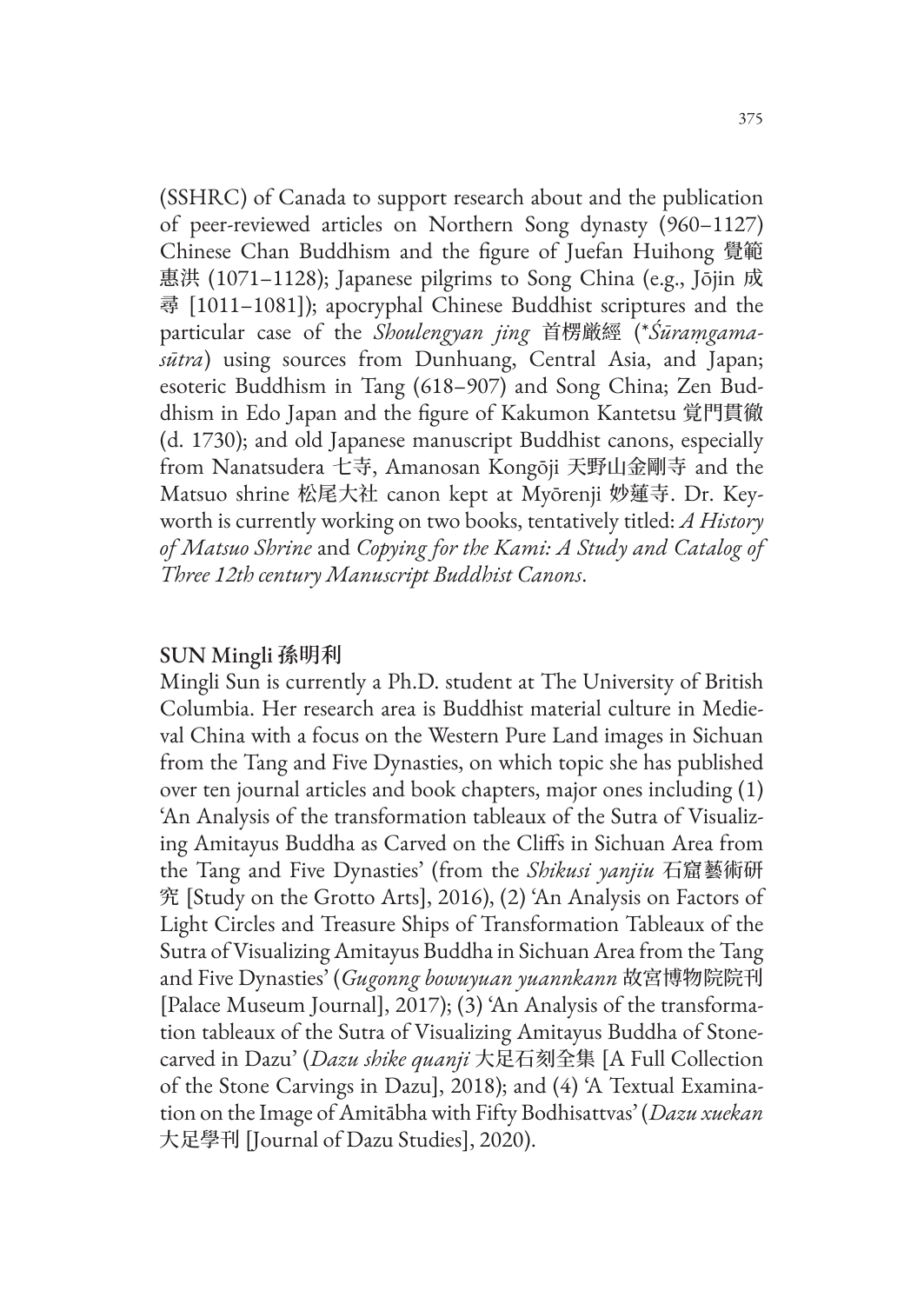# TONG Ling 童嶺

Tong Ling, professor of Chinese literature at the Nanjing University. His main research interests are focused in Medieval Chinese academic circles, Thought and Literature, and Ancient East Asian History and Oversea Chinese texts. His major works include (1) *Liuchao Sui Tang Hanji jiu chaoben yanjiu* 六朝隋唐漢籍舊鈔本研究 [Research on Six Dynasties and Sui-T'ang Manuscripts], Beijing: Zhonghua book company, 2017; (2) *Huagdi, Shanyu, Shiren: Zhonggu Zhongguo yu zhoubian shijie* 皇帝·單于·士人:中古中國與周邊世界 [Emperor, Shanyü, and Literatus: Medieval China and its Neighboring World] (ed.), Shanghai: Zhongxi book company, 2014; (3) *Yanfeng shuolong ji: Da Tang diguo yu Dongya de zhongshi* 炎鳳朔龍記——大 唐帝國與東亞的中世 [Fire Phoenix and Black Dragon: The T'ang Empire and the Medieval East Asia], Beijing: The Commercial Press, 2014; and (4) *Nan Qi shidai de wenxue yu sixiang* 南齊時代的文學 與思想 [Literature and Thought of the Southern Qi Era], Beijing: Zhonghua book company, 2013.

### WEI Zheng **韋正**

WEI Zheng is a professor in the School of Archaeology at Peking University, where he also serves as a prestigious Changjiang scholar 長江學者 appointed by the government. His major publications include (1) *Liuchao muzang de kaogu xue yanjiu* 六朝墓葬的考古学研 究 [Archaeological Studies on the Tomb-funerals of the Six Dynasties period; 2011] and (2) *Wei Jin Nanbei chao kaogu* 魏晋南北朝考古 [Archaeological Studies on Wei, Jin and the North and South Dynasties period; 2013].

#### Claudia WENZEL

Claudia Wenzel is a senior researcher in the research unit 'Buddhist Stone Inscriptions in China' hosted by the Heidelberg Academy of Sciences and Humanities. She is the editor of two of a total of seven volumes so far published in the series Buddhist Stone Sutras in China: *Buddhist Stone Sutras in Shandong Province Volume 2*